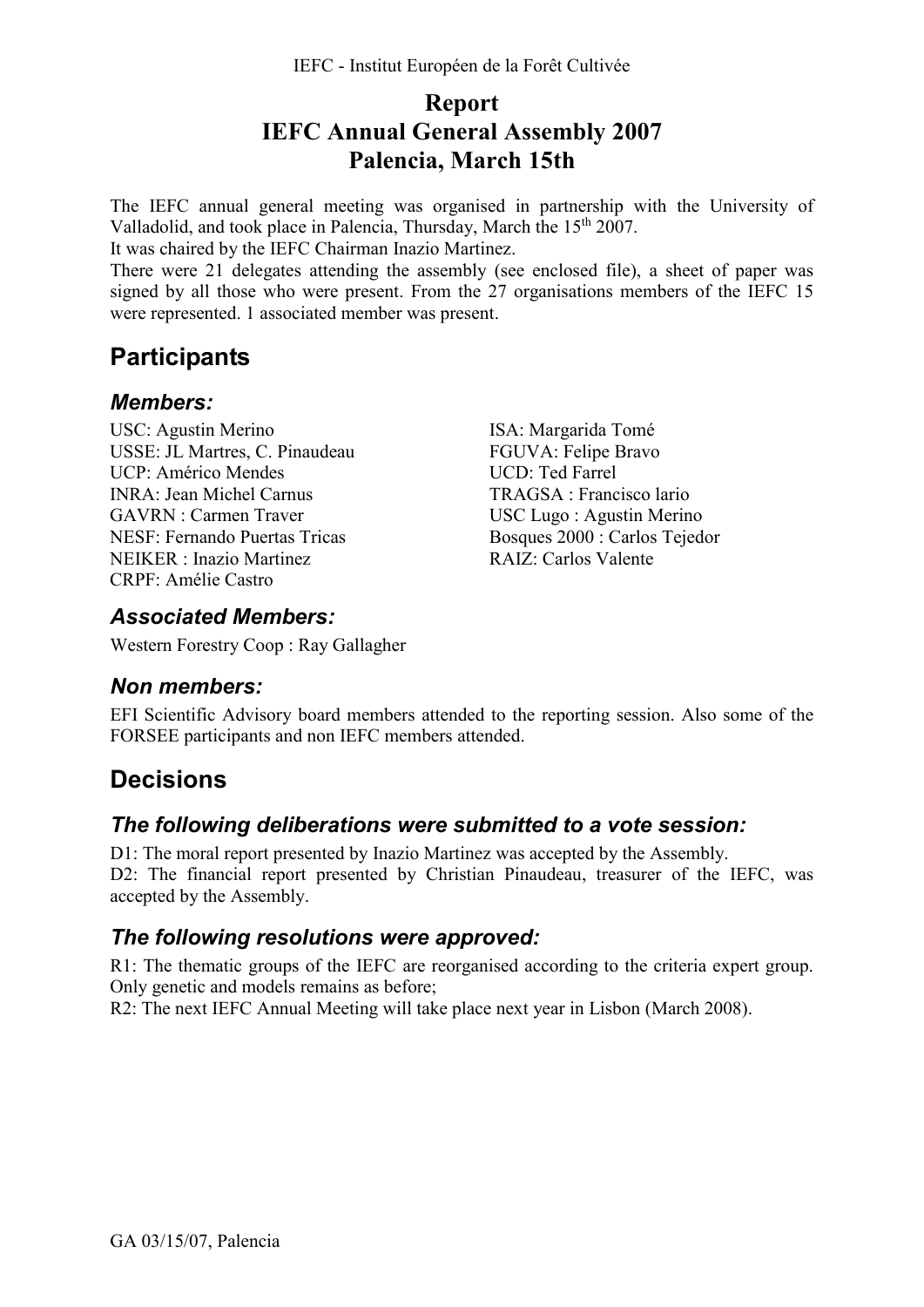## **Welcome address**

Special thanks were given by the chairman Inazio Martinez to Ted Farrel who organised this joint meeting with EFI SAB. Welcome address was also given by the vice-rector of the university and by Ted Farrel who emphasised the interest for the SAB of such common meetings.

# **Joint session with EFI Scientific Advisory Board**

#### **Moral Report:**

Inazio Martinez presented the moral report of the IEFC for the year 2006. The main comments were:

#### **2006 was a good year for IEFC. Because**

1 FORSEE is a very good project lot of results and lot of work. Finances are also on track… Thanks to FORSEE we have better visibility (contacts with NFI agencies…) Bilbao Congress and Oporto Congress where good IEFC-CONFOREST debate, very interesting.

2. DEFOR has been approved Involves groups not in FORSEE Assures continuity for the management team

This analysis reveals some IEFC weakness

- 1. Activity has been mainly on Forsee. Non forsee members have been non active.
- 2. Working groups worked only on Forsee. Some of them are totally inactive
- 3. Web-discussions are very week few public debate within IEFC

4. Management team is heavily dependent on funds from projects and was in jeopardy till DEFOR was approved.

5. IEFC has/ is doing Research and Knowledge Transfer (FORSEE&DEFOR)… Education and training not well developed.

On the other hand changes in EFI and in the European forest  $R+D$  arena (FTP...) means that IEFC needs to accommodate and to rethink its structure and function. Participation of research units (INRA… , knowledge based companies (Tragsa, IKT…) and stake holders and manager's is seen as a strategic value of IEFC:

### **Priorities for 2007 are:**

Activities:

- Enter into FP7 thought Regions of Knowledge (will help define IEFCs role and position) Marie Curie RTN.../ new INTERREG proposal (will strength education and training)

- Research & transfer projects: preparation of new INTERREG project… collaboration in other projects (USSE proposals?)

Explore other funds ie. LIFE+ to put in value the wealth of Pilote zones...

- And Adequately disseminate FORSEE results in proper publications/books or what so ever.

Internal organization: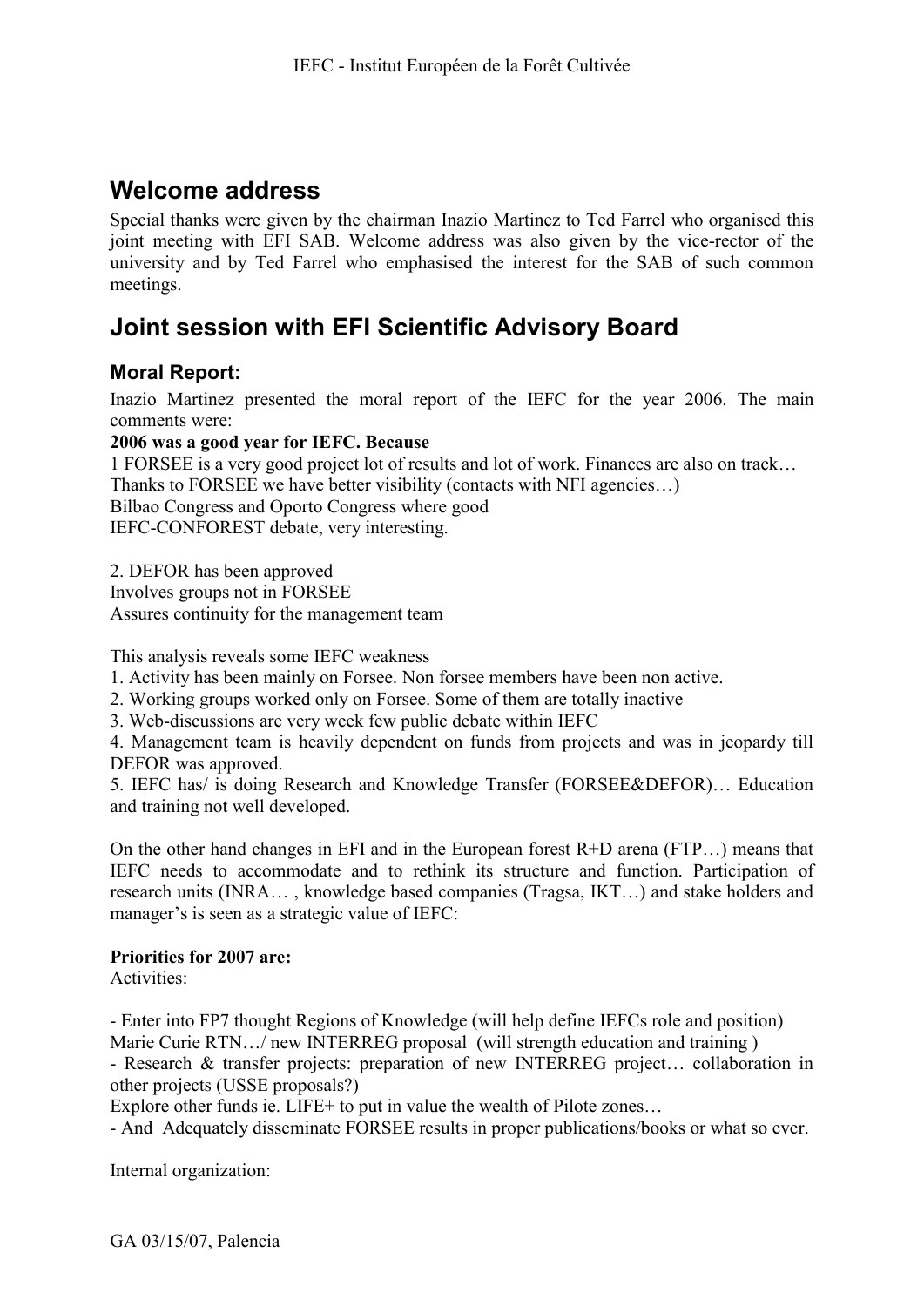1. Clarify position of IEFC in relation to the new EFI and other project centres…

2. Redefine and activate thematic groups around common goals and tasks (no necessarily related to big projects)

3. Look for means to assure bigger stability for the management team, maybe developing new fundraising approaches

# **Annual Report:**

The annual report was presented by Christophe Orazio, director of the IEFC.

## *The FORSEE project*

As most of the SAB members didn't know FORSEE project, objectives, partnership and example of results were displayed by Christophe Orazio

A few questions about administrative status and dissemination issues were postponed to the management council.

## *The DEFOR project.*

DEFOR means "Development FORestier". This project aims at making innovation transfer action at each step of the forest chain: seed selection (Portugal), plant production (Galicia), Sylviculture (Valencia), Harvesting (Midi-Pyrénées), Logistics (Aquitaine). C. Orazio reminded that the project was initially submitted in July 2004, to be accepted in January 2007. Then he presented the technical and financial development of the project.

## *REPSECO*

A power point prepared by Hervé Jactel was presented by C. Orazio. The objective of this project is the Development of an environmentally friendly method to prevent bark beetles attacks on pine logs. It is a collaborative Euskadi, NEIKER Vitoria – Aquitaine INRA Bordeaux, research project; the coordination is done by the IEFC. Status of the project and first results were commented.

### *The Maritime Pine Monograph was presented.*

Christophe Orazio presented the status of the Maritime Pine Monograph prepared by J. Timbal. It was clear that most of the chapter are written and translated in French. An effort is required from people working on models and risk. The problem of translation from French to English was not solved. Participative tools for translation can be studied. The second book can be considered in Standby for an undefined period.

The proposal of Americo Mendes of writing a chapter on economics of forest that could be included in the first part was accepted.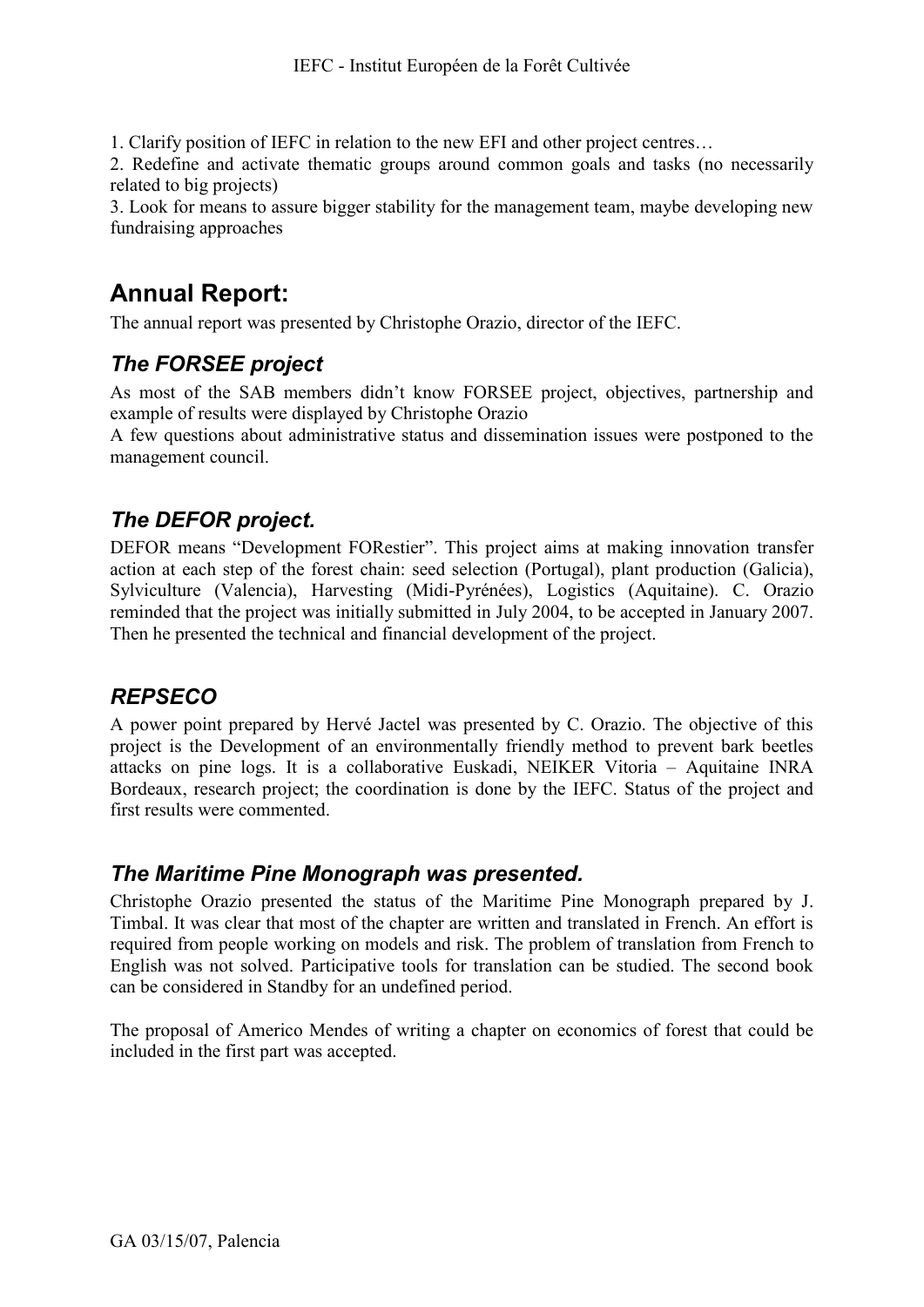## *Formation et société*

It is a project between the University of the Bask country and ENITA of Bordeaux. The two schools will study for one week the results of the studies done in cooperation with the Bask country. It will be done during the spring of 2007 and it will be for Master students.

#### *Conference: Adaptation and mitigation of climate Change : the role of sylviculture and of the forest (Palencia, April)*

This conference organised by the University of Valladolid was a success and a field trip was organised to show all the participants the FORSEE pilot zones and the main results available at this stage.

## *IEFC/CONFOREST meeting (Frieburg, May)*

The conference "Plantation or Conversion – The Debate!" brought together scientists from all over Europe to discuss the relative merits of plantation forestry and converting forests to more natural structures. It comprised scientists from ConForest, and the IEFC,

the two Project Centres dealing with the evaluation of forests for sustainability, though clearly, under opposite principles. So using all the work done by the IEFC members, it was interesting to discover that on many aspects (biodiversity, forest health, …), the points of view were the same, and that CONFOREST members did not all focus only on unevenaged forests but also on close to nature forestry that is a broad concept.

## *Conference on Cultivated Forests (Bilbao, October)*

USSE with IEFC organised the first world conference on cultivated forests. It was a conference with two parallel events: politics and market conference and scientific conference.

### *Conference on the Indicators for the Sustainable Management*

This conference was the occasion to present the results of the FORSEE project to the scientific community. It was a **three days conference** that gathered more than 70 person from more than 10 countries.

## **2007 activities and events:**

## *Region Of Knowledge*

Jean-Michel Carnus presented the Region Of Knowledge for FORestry proposal that will be coordinated by IEFC in relation with the other regional project centre. The aim of this tool of the  $7<sup>th</sup>$  framework programme is to set up a cluster of clusters (project centres). This 100% funded activities can include regional policies analysis, development of research agendas, cooperation and knowledge transfer. The deadline is April 2007.

## *Marie Currie Proposal*

Agustin Merino presented briefly the Marie Currie proposal he was working on: Environmental services of planted forest. This tool can fund PhD and post-Docs.

Agustin said that he agreed to finish the proposal BUT THAT HE IS LOOKING FOR A LEADER. Indeed, as he has new responsibilities, he will not have enough time to lead the network, even with the support of IEFC team. He is in contact with few potential candidates and will let us know by end of March the new leader.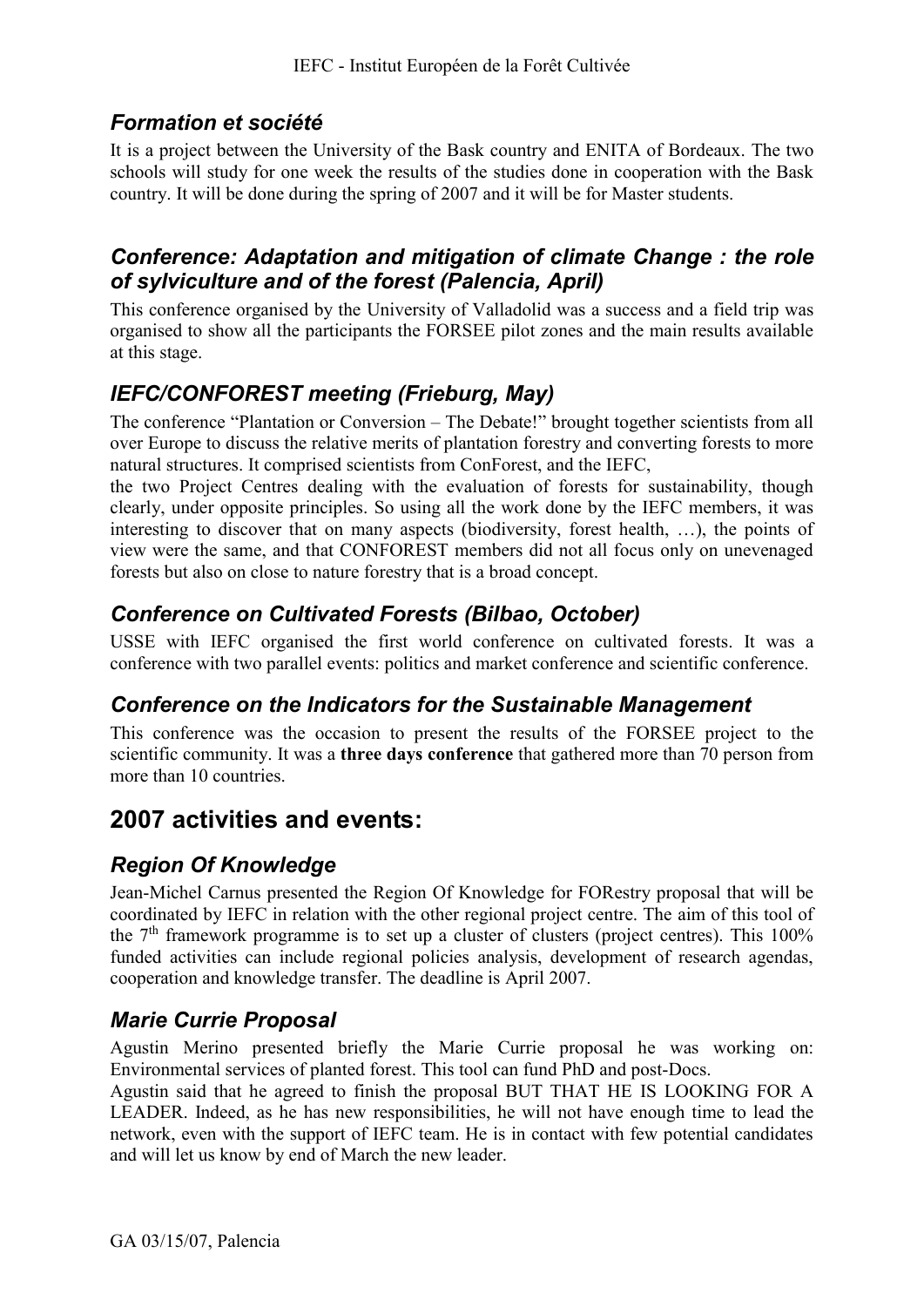## *LIFE Opportunities*

Inazio Martinez de Araño presented the various funding opportunities that will appear in LIFE+. An idea can be to use the FORSEE pilot zones for defining and applying environmental practices and make them eligible. Definitive programme will be validated in September. He will be aware of calls for projects.

## *Future INTERREG*

C. Orazio commented the draft for INTERREG Atlantic area:

- o After discussions with potential partners, we should focus more on protection and risk, removing the soft values and environmental services of the scope of the project.
- o The main topics become: adaptation to climatic changes, pest vulnerability and trap forests, wind susceptibility, landscape and sylviculture mitigation, cost of the natural hazards…
- o Deadlines : the new programme must be validated by EU before end of September 2007, then the new management team must be organised in Lisbon, then, it will have to prepare the call, that will probably occur in spring 2008. So a new draft will be circulating between the potential partners (that have to contact Christophe!) in the next weeks. The plan is to bring a complete proposal at the next general assembly in 2008.
- o Support from the genetic group will be required to define the arboretum properties…

C. Pinaudeau announced that USSE plans to apply for to INTERREG SOE dealing with fire prevention and biomass. In both cases, support of IEFC network will be required.

### *Books: Ted Farrel*

Ted Farrel thanked all the IEFC members who hosted him in 2005-2006 when he was travelling across Europe to prepare his book on multifunctionality of Atlantic forests. He collected a lot of information and will keep us informed of the status of his work.

### *Thematic groups*

The general assembly accepted the proposal of the IEFC president to reorganise the thematic group according to the FORSEE expert groups. MT commented that group on models should remain, and also group on genetic.

The new groups are as follow:

- o Carbon and resource assessment Margarida Tomé
- o Forest health Julio Diez
- o Forest products and sylviculture Roque Rodriguez
- o Biodiversity Hervé Jactel
- o Forest, soil and water Inazio Martinez
- o Socioeconomics and politics Américo Mendes
- 
- 

o Genetic Maria helena Almeida o Models Margarida Tomé

People wishing to contribute to the leading of this group are welcome. Mailing list registration will be available at the online contact list of IEFC (so please register on a group online).

The first work of these groups will be to contribute to FORSEE dissemination. They are also invited in organising summer courses.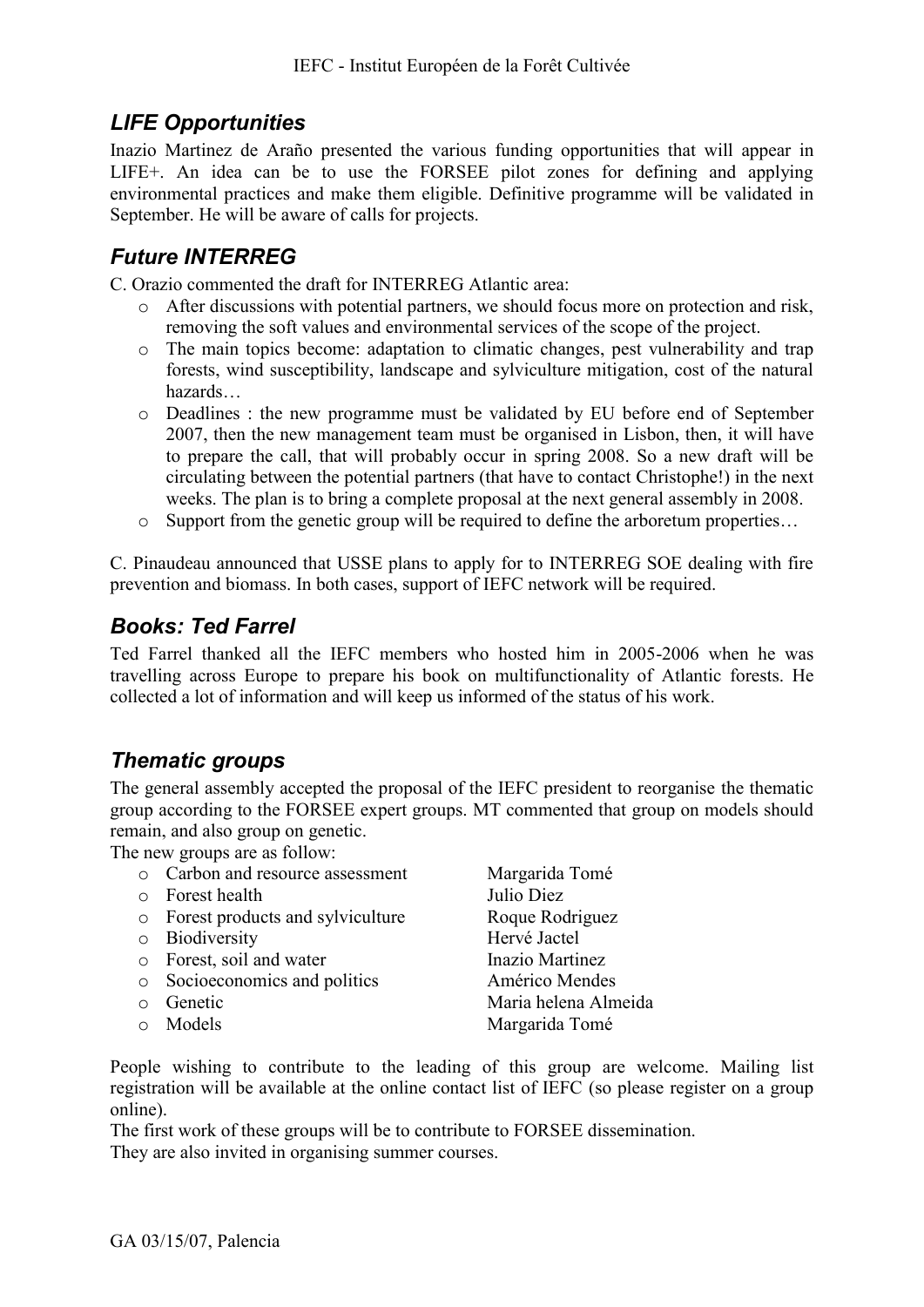# **Open discussion with SAB**

On the request of IEFC Board, Konstantin Van Teufle, chairman of EFI did a general presentation about the organisation of new EFI, explaining the role of council, associated members, Board, SAB, project centres, EFI Offices.

Then it started a very animated debate between the SAB and the IEFC Members:

Ted Farrel started giving a strong Support to ROKFOR initiative saying that it was a very good opportunity to increase synergy between the Project Centres of EFI. He also asked how SAB can not only evaluate PC but also support them for new projects or new initiatives in relation with there aim or geographical approach.

Antoine Kremer asked to IEFC and EFI what the link is in everyday life between IEFC and EFI.

CO answered that the links are at many levels:

- o Administrative: there is a memorandum of understanding defining the link between IEFC and EFI. According to this memorandum of understanding IEFC should report its activity to EFI and disseminate EFI information to its members. EFI should facilitate IEFC for promotion of its work, and have it evaluated by SAB.
- o Financial: No link.
- o Technical: Marcus Linder is supposed to follow the activities but discussions are no more than twice a year.

LR: At the question about the strategy of EFI regarding the PC and Regional Office, she answered that 5 RO and 10 PC appeared as reasonable numbers for EFI.

ML reminded that PC are supposed to be short term

Then it has been discussed a lot about the existing Regional Office in Spain that doesn't fit with the national objectives as an excellence research centre for Mediterranean forestry was created in Madrid.

At the same time it doesn't appear logical that indirectly, members of EFI MED get money and support for research coordination from the Spanish government when at the same time members of IEFC don't receive the same.

LR argued that EFIMED was receiving money for the whole Mediterranean area, not only for Spain. All people wanting to join them are welcome.

ML noticed that the concept or RO is more regional than thematic as with PC

CO noticed that with RO we have moved from a selection process of the regional coordination based on excellence to a selection process based on political influence.

AK noticed that with the RO a risk of competition for local or national research funds exists.

It appears that as long as no research action is implemented by the Regional office, but only coordination activities, this risk disappear. But the general aim of EFI is not that clear!

Then a lot of comments have been done about the case of EFICENT that would be based in Nancy, France. This RO would join Nancy to Freiburg around the CONFOREST network. Why IEFC was not informed of this initiative? What future for IEFC if the processed is accomplished? No clear answers were given.

MT broke the debate saying that people in spain are not satisfied with EFIMED.